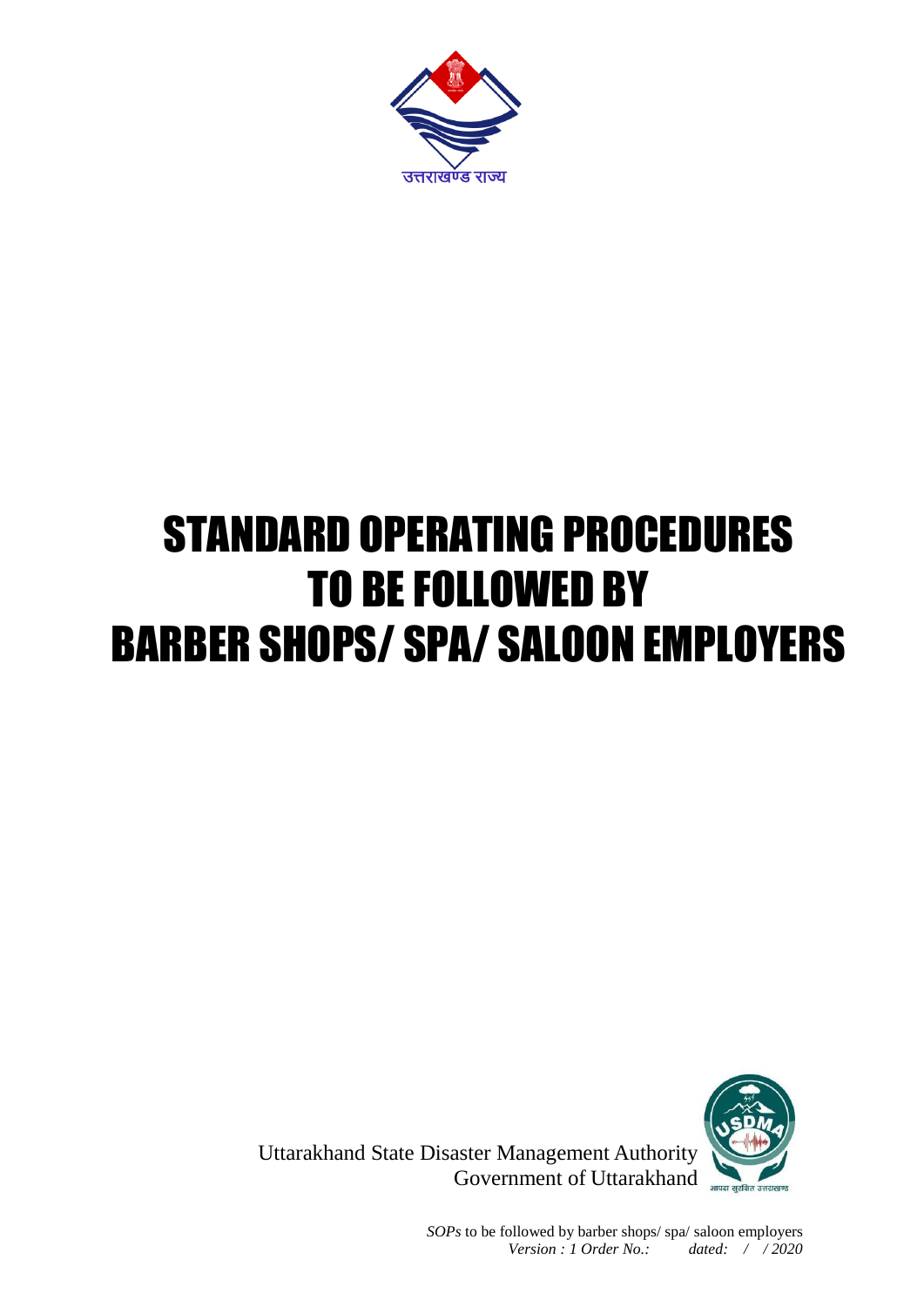**The District Administration shall ensure that mechanism is put in place for monitoring of the following activities during operations of Barber Shops/ SPA/ Saloon in districts. In case of violation, the district administration shall ensure enforcement of concerned section of Disaster Management Act, 2005, the Epidemic Diseases Act, 1897 and IPC.** 

- 1. Training shall be imparted to all employees prior to their reporting to the workplace (by the employers of barber shops/ spa/ salons).
- 2. Ensure regular thermal screening of all such employees and clients at entrance gate, using a non-contact thermometer/ fever guns by the owners.
	- 2.1 Employees and/or clients coming from containment zones shall be strictly prohibited to serve and be served till further order. List of such zones shall be collected by the employers of barber shops/ spa/ salons from the district administration.
- 3. The employers of barber shops/ spa/ salons shall ensure complete sanitization of the premises on a daily basis, as per MoHFW guidelines (*annexure-1*).
- 4. The employers shall ensure that employees of barber shops/ spa/ salons wear masks, face shields and disposable gloves and other personal protective gears at all times (mandatory during business hour).
	- 4.1 Hand sanitizers may be kept at the entrance points, reception desks and work counters.
	- 4.2 Employees of salons/shops shall use disposable smocks and dispose of the smock after each use. They may use plastic smocks and ensure its disposal shall be done as per MoHFW guidelines *(annexure-1).*
	- 4.3 Neck strips/towels shall not be used without disinfecting after every use.
	- 4.4 Remove all unnecessary items such as magazines, newspapers, service menus & other unnecessary products which may become a major source of infection, if handled by a COVID positive person.
	- 4.5 Disinfect all seats and tables, chairs after each use. For this purpose, using a plastic cover should be considered *(refer annexure – 1 MoHFW guidelines)*.
	- 4.6 Ensure that employees frequently sanitize their hands after using phones, computer, cash register and/or credit card machine and also regularly disinfect these surfaces. They shall also ensure regular sanitization of reception desk.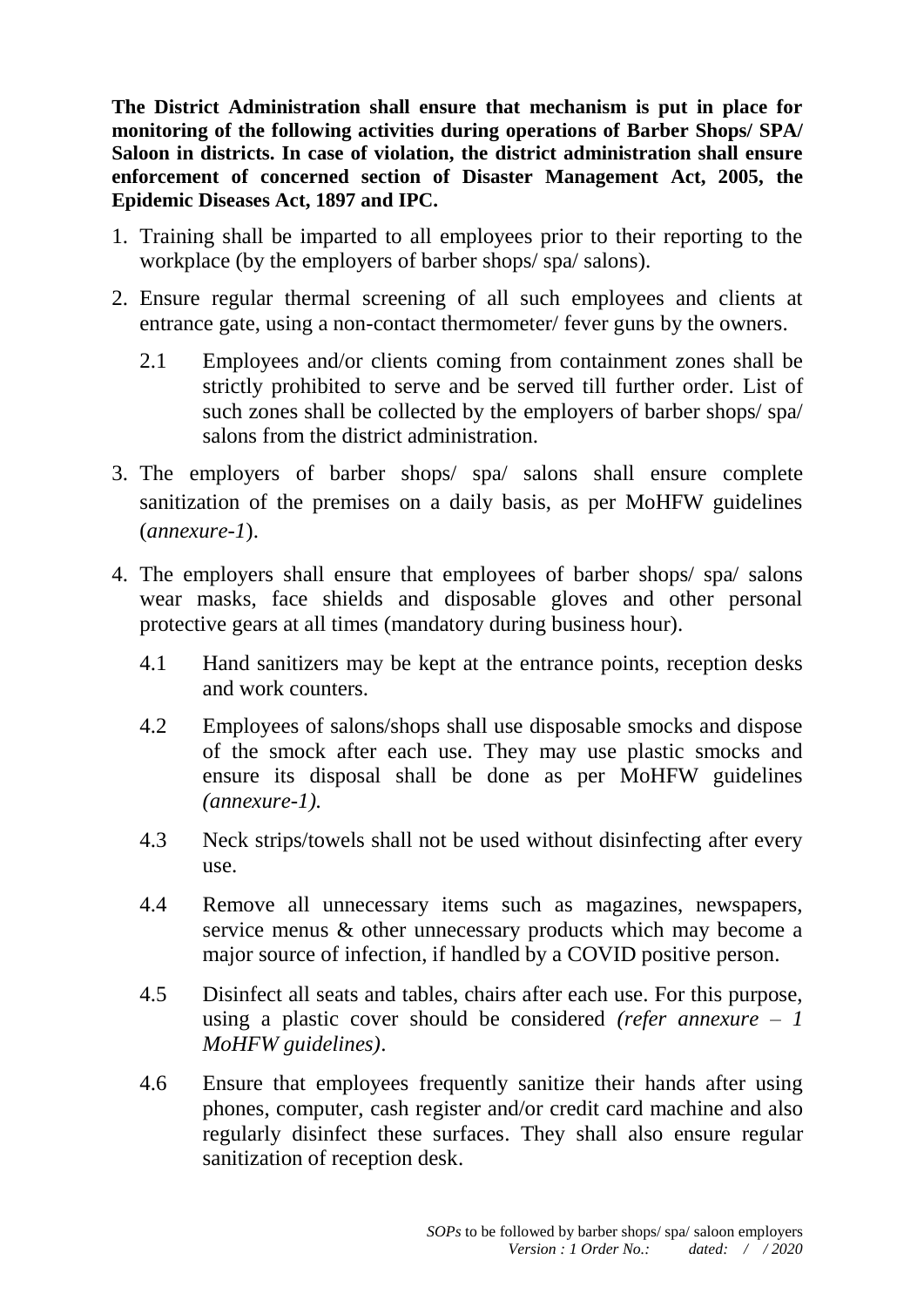- 4.7 Ensure cleaning of all door handles and other surfaces that are regularly touched by staff and/ or clients with disinfectant wipes/ solution.
- 4.8 They shall ensure that a detailed work plan (preferably shift-wise) is prepared for employees to ensure social distancing (as per guidelines of state government).
	- 4.8.1.They shall also ensure that the staff residing in various containments zones are identified and are not allowed to attend the workplace till further order by district administration.
- 4.9 If anyone is found exhibiting symptoms of Covid-19, the owner shall intimate to the nearest health centre/ local police/ control room to ensure requisite medical treatment. In such case Standard Operating Procedures to handle infected corona virus cases at work place shall be followed.
- 5. The employers shall ensure social distancing among the employees and customers.
	- 5.1 Barber shops/ salons/ spas should consider serving clients preferably by appointment. If required, encourage customers to wait outside the barber shops/ salons/ spas/ or in their vehicle to maintain social distance.
	- 5.2 Ensure that customers are only allowed to enter in the barber shops/ salons/ spas wearing a mask. If the customer does not have one, mask may be provided on payment basis and arrangements for proper waste disposal/ management shall be ensured.
	- 5.3 Avoid exchange of cash to prevent spread of virus and if this is unavoidable, be sure to wash and sanitize hands well after each transaction.
- 6. The employer shall ensure that Do's and Don'ts regarding Covid-19 awareness are displayed.
	- 6.1 Ensure that floor stickers and signage are displayed to provide guidance for social distancing.
	- 6.2 Pre-recorded audio messages may also be played to generate awareness among the customers.

\*\*\*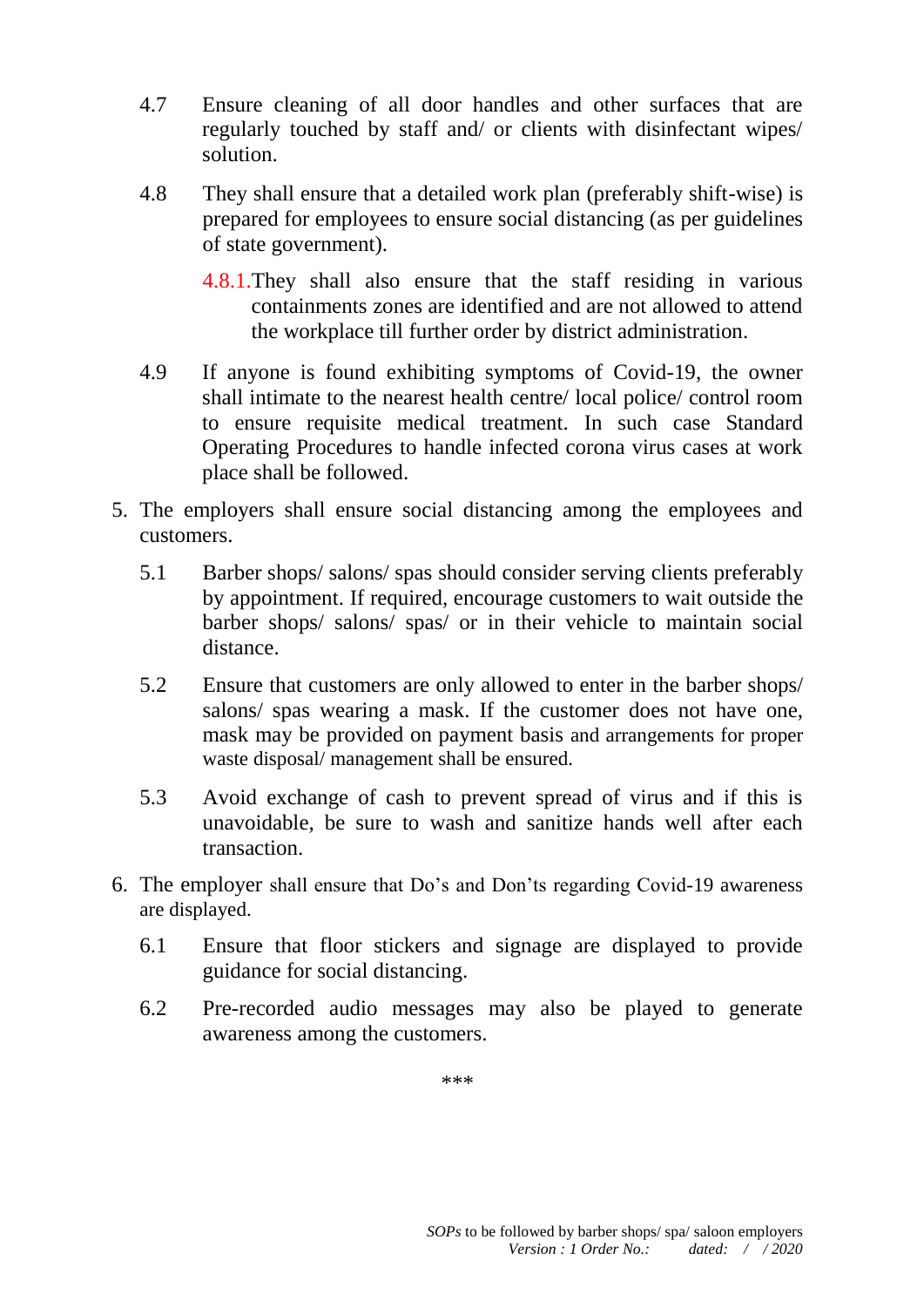## **ANNEXURE - 1**

# **COVID-19: Guidelines on Disinfection of Common Public Places Including Offices**

#### *Source:*

*https://www.mohfw.gov.in/pdf/Guidelinesondisinfectionofcommonpublicplacesincludingoffices.pdf*

- **1. Scope:** This document aims to provide interim guidance about the environmental cleaning /decontamination of common public places including offices in areas reporting COVID-19.
- **2.** Coronavirus Disease 2019 (COVID -19) is an acute respiratory disease caused by a novel Coronavirus (SARS-CoV-2), transmitted in most instances through respiratory droplets, direct contact with cases and also through contaminated surfaces/objects. Though the virus survives on environmental surfaces for varied period of time, it gets easily inactivated by chemical disinfectants.
- **3.** In view of the above, the following guidelines are to be followed, especially in areas reporting COVID-19.

#### **4. Indoor areas including office spaces**

- 4.1. Office spaces, including conference rooms should be cleaned every evening after office hours or early in the morning before the rooms are occupied. If contact surface is visibly dirty, it should be cleaned with soap and water prior to disinfection. Prior to cleaning, the worker should wear disposable rubber boots, gloves (heavy duty), and a triple layer mask.
- 4.2. Start cleaning from cleaner areas and proceed towards dirtier areas.
- 4.3. All indoor areas such as entrance lobbies, corridors and staircases, escalators, elevators, security guard booths, office rooms, meeting rooms, cafeteria should be mopped with a disinfectant with 1% sodium hypochlorite or phenolic disinfectants. The guidelines for preparing fresh 1% sodium hypochlorite solution is mentioned at Annexure I *(May be read as Appendix- mentioned at para-6)***.**
- 4.4. High contact surfaces such elevator buttons, handrails / handles and call buttons, escalator handrails, public counters, intercom systems, equipment like telephone, printers/scanners, and other office machines should be cleaned twice daily by mopping with a linen/absorbable cloth soaked in 1% sodium hypochlorite. Frequently touched areas like table tops, chair handles, pens, diary files, keyboards, mouse, mouse pad, tea/coffee dispensing machines etc. should specially be cleaned.